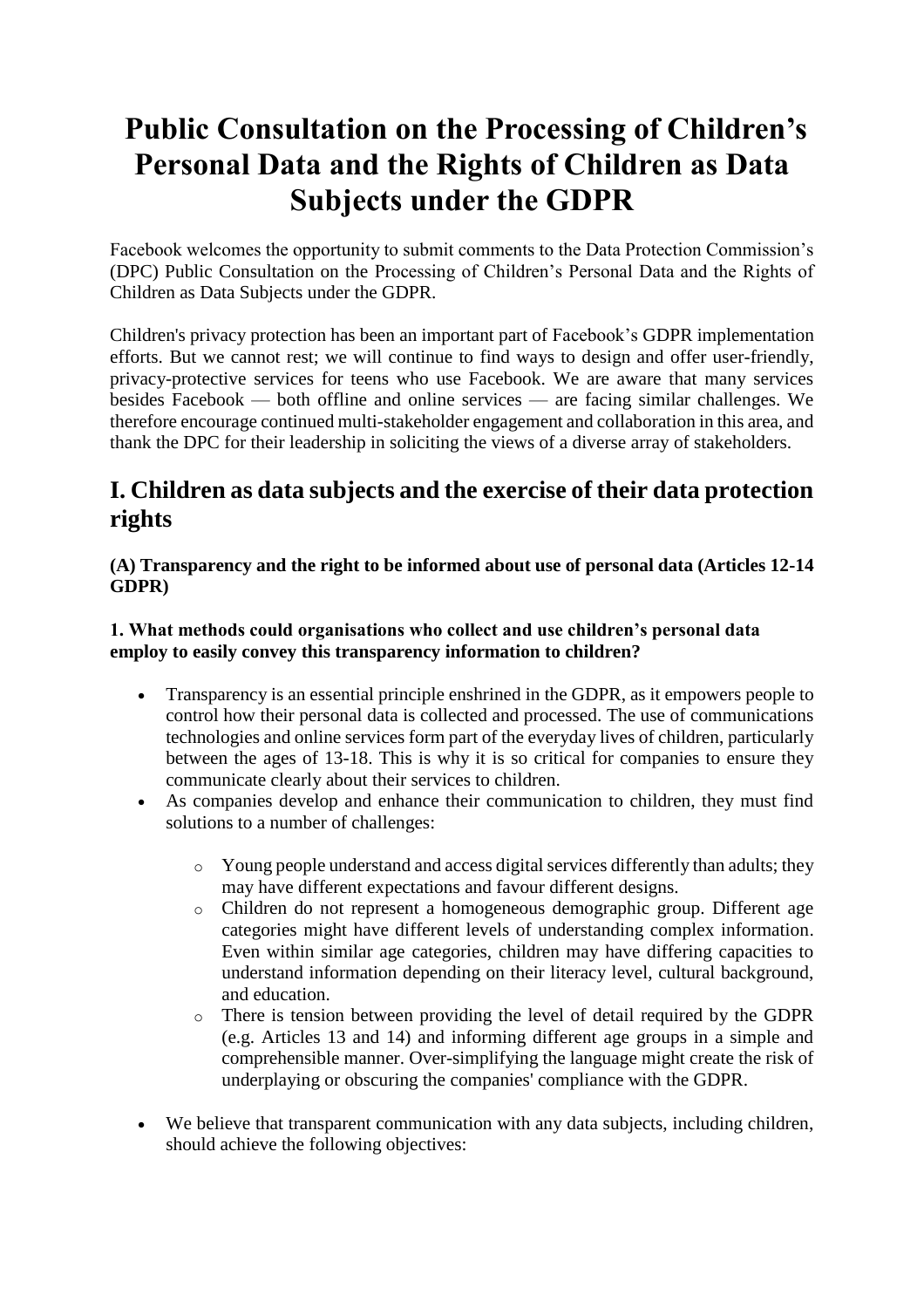- o Explain data processing and data protection rights using clear and simple language.
- o Deploy the most effective methods and channels for delivering those messages. To understand which methods and channels are the most effective for this audience, companies can explore employing user testing, evaluation, and refinement based on feedback prior to wider deployment.
- We also recognise that transparency for children is a field where there is much work to be done, and considerable room for innovation:
	- o **Companies should strive for more visual clarity using icons and videos to explain complex data processing**. In order to capture and hold the attention of children, it is important that information is provided in a way that is fun and attractive. Design has an essential role to play here.
		- In recognition of the need for improved design approaches across all digital services, Facebook launched the Trust, Transparency and Control Labs (TTC Labs): [https://www.ttclabs.net/.](https://www.ttclabs.net/) TTC Labs are an open platform for sharing and innovation. They contain insights from leading experts in academia, design, and law, and present prototype designs, template services and open-source toolkits for people-centric design.
		- In February 2018 Facebook organised a Design Jam in London [\(https://www.ttclabs.net/event/London\\_Design\\_Jam\)](https://www.ttclabs.net/event/London_Design_Jam) with the goal of brainstorming best practices to provide meaningful transparency for children. The challenge was to design innovative interfaces that recognise children as sophisticated digital users and enable them to have more granular control over their data use.
	- o **Companies should draft language that's meaningful to children.** It can be challenging to balance legal requirements to include certain types of information and legal phrasing on one hand, with language that's accessible and clear to children on the other. We will continue to devote resources to finding the right balance, and would also welcome guidance from regulators on the type of data protection vocabulary that is appropriate for children.
		- Facebook was ranked in the top two in a recent study by TIME and the Centre for Plain Language [\(http://time.com/3986016/google-facebook](http://time.com/3986016/google-facebook-twitter-privacy-policies/)[twitter-privacy-policies/\)](http://time.com/3986016/google-facebook-twitter-privacy-policies/) examining the best privacy policies, underscoring our efforts to communicate requirements in plain and simple language to children. However, we acknowledge that this is an area were constant improvement and innovation are needed, and we are committed to working with all relevant stakeholders.
	- o **Companies must also strive for transparency in offline contexts.**
		- Specific messaging within online services could be supplemented by wider media campaigns or information provided to schools and other youth organisations about data protection as it relates to children. This could be done by the organisation itself or in collaboration with regulators, government, NGOs or industry groups. Delivery of such messaging can be done through social media, conventional media campaigns, or as part of the school curriculum. Media which could be used to educate children on safe use of the internet include video clips, animations, flyers and posters.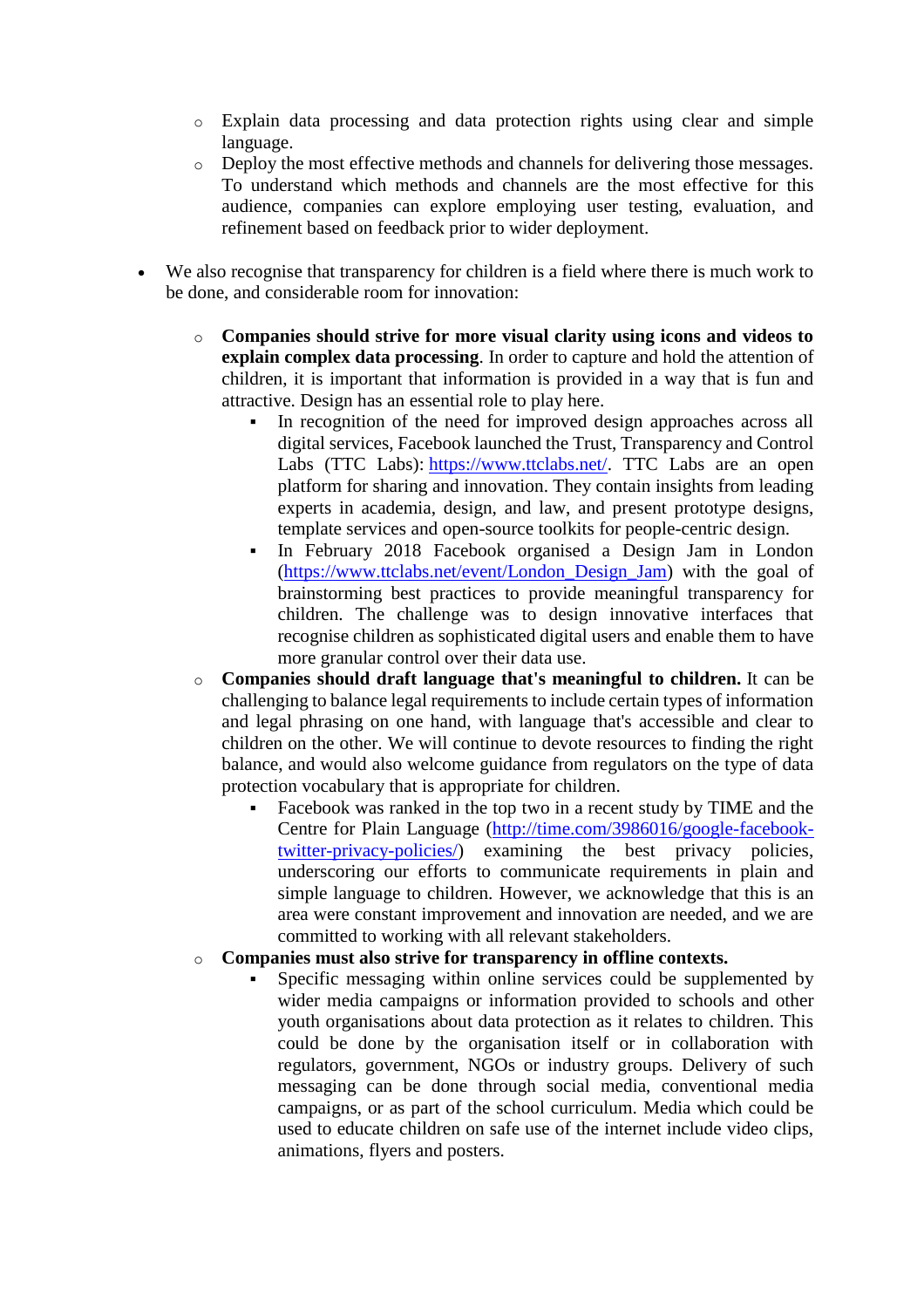**2. What approach should be used by organisations whose products or services are aimed at both adults and children? For example, should two separate sets of transparency information be provided that are each tailored according to the relevant audience?**

 When companies provide information to both adults and children, they must decide whether to create different versions of a document — one for children and one for adults. Unfortunately, creating two different versions could risk legal uncertainty as to the exact interpretation of the terms used. The majority of companies have created only one version of their terms of service or privacy policies, rather than a separate version for children. To date, Facebook has provided information to all users in a unified manner in order to avoid confusion and ensure consistency. We are looking forward to continued dialogue on how to provide appropriate information to different age groups, including adults and children, in a way that is meaningful and does not put organisations or users at risk of uncertainty.

## **(B) Right of access (Article 15 GDPR)**

#### **Questions 3. At what age or in what circumstances should a child be able to make an access request to an organisation and receive a copy of their personal data? Is age the only relevant factor and if not, what other factors should be taken into consideration?**

- We believe children should generally be able to exercise their privacy rights autonomously at least with regard to online services like Facebook.
- Through the Access Your Information tool, we have made it straightforward for all people on Facebook to access their information and information about them.
- We also offer an email alias (datarequests @support.facebook.com) that minors can use to contact our specialist team directly to submit their access request.

#### **4. In what circumstances should a parent be able to make an access request and receive a copy of their child's personal data? Is there an upper age limit after which a parent should not be able to make an access request for their child's personal data? Are there circumstances where both the parent and child should have to jointly make an access request for the child's personal data?**

- The approach may vary by sector, and may depend on national laws. In the context of Facebook's services where children are 13 or older, we believe the child should retain the sole ability to exercise her or his privacy rights. Consistent with Article 16 of the UN Convention on the Rights of the Child ("No child shall be subjected to arbitrary or unlawful interference with his or her privacy [...] or correspondence," [https://www.unicef.org.uk/what-we-do/un-convention-child-rights/\)](https://www.unicef.org.uk/what-we-do/un-convention-child-rights/), children's private communications and activity on the Internet should only be accessible upon request of the child.
- However, in exceptional circumstances where the safety of the child is potentially at risk - the right to access private content may be extended to a parent or guardian.

#### **5. How should the balance be struck between a parent's right to protect the best interests of their child and the child's right to privacy when organisations are dealing with access requests for the child's personal data?**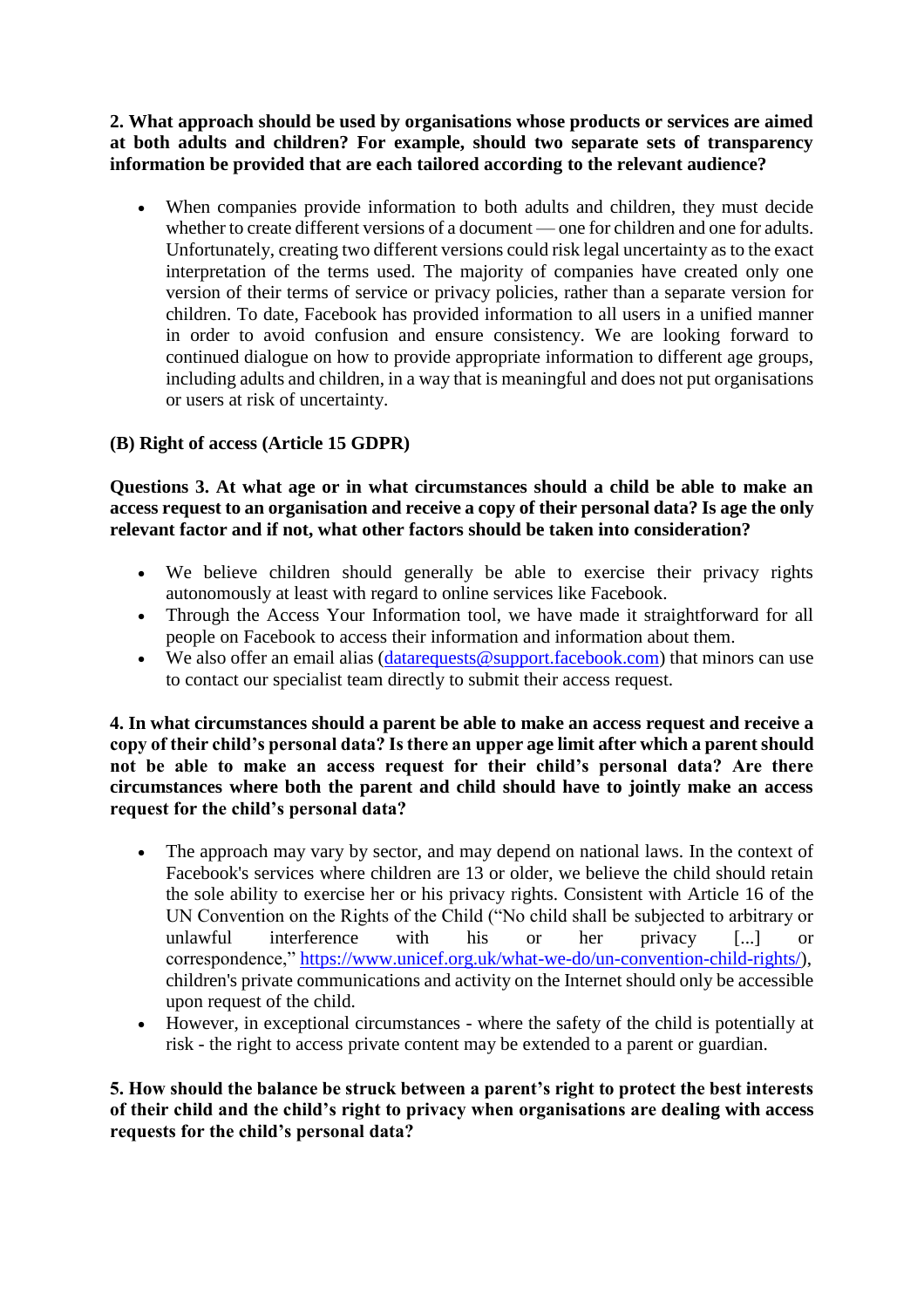As indicated above, we believe that when the safety of the child is potentially at risk, the right to access private content may be extended to a parent or guardian.

### **(C) Right to erasure ("Right to be forgotten" – Article 17 GDPR)**

**6. At what age or in what circumstances should a child be able to make an erasure request to an organisation and have their personal data erased? Is age the only relevant factor and if not, what other factors should be taken into consideration?**

- Children should be able to exercise their GDPR data subject rights, including the right to erasure.
- In the context of Facebook's services where children are 13 or older, and consistent with Article 16 of the UN Convention on the Rights of the Child, a child is able to make an erasure request by herself or himself.
- We have made it easy for users to delete the personal content they have posted historically as they continue to grow and evolve as individuals. As part of our GDPR preparations, we also improved our Settings tab so users can more easily view and edit or delete the content they've posted.
- Where parents believe Facebook content should be deleted, particularly where this relates to photos and videos which violate Facebook's Community Standards, they can report content that has been posted by someone else and have it erased if their child in the photo or video is under 13 by filling out this form [\(https://www.facebook.com/help/contact/144059062408922\)](https://www.facebook.com/help/contact/144059062408922Where)Where the child is over 13, we encourage the parent and child to work together to submit a request using this form [\(https://www.facebook.com/help/contact/144059062408922\)](https://www.facebook.com/help/contact/144059062408922). Photos or videos involving anyone else (other than the child) will need to be reported by the relevant individual. We also take into consideration when a reported photo or video involves potential violations of a minor's privacy and, on balance, are more likely to remove in these circumstances where a minor is involved.
- In any event, all Facebook users can delete information they've uploaded or shared on Facebook at any time in their Activity Log on a per item basis, and the design of our platform makes it easy for users to do so.

#### **7. In what circumstances should a parent be able to make an erasure request on behalf of their child and have their child's personal data erased? Is there an upper age limit after which a parent should not be able to make an erasure request for their child's personal data? Are there circumstances where both the parent and child should have to jointly make an erasure request?**

- The approach may vary by sector, and may depend on national laws. In the context of Facebook's services where children are 13 or older, we believe they should retain the sole ability to exercise their privacy rights.
- In any event, as explained above, all Facebook users can delete information they've uploaded or shared on Facebook at any time in their Activity Log on a per item basis, and the design of our platform makes this easy for users to do so. In addition parents can report on behalf of their children up to the age of 18 (we ask that the parent/guardian to provide proof of guardianship) by filling out this form [\(https://www.facebook.com/help/contact/144059062408922\)](https://www.facebook.com/help/contact/144059062408922). Facebook users aged 13- 18 can also submit themselves a request via this form [\(https://www.facebook.com/help/contact/144059062408922\)](https://www.facebook.com/help/contact/144059062408922) on their own behalf.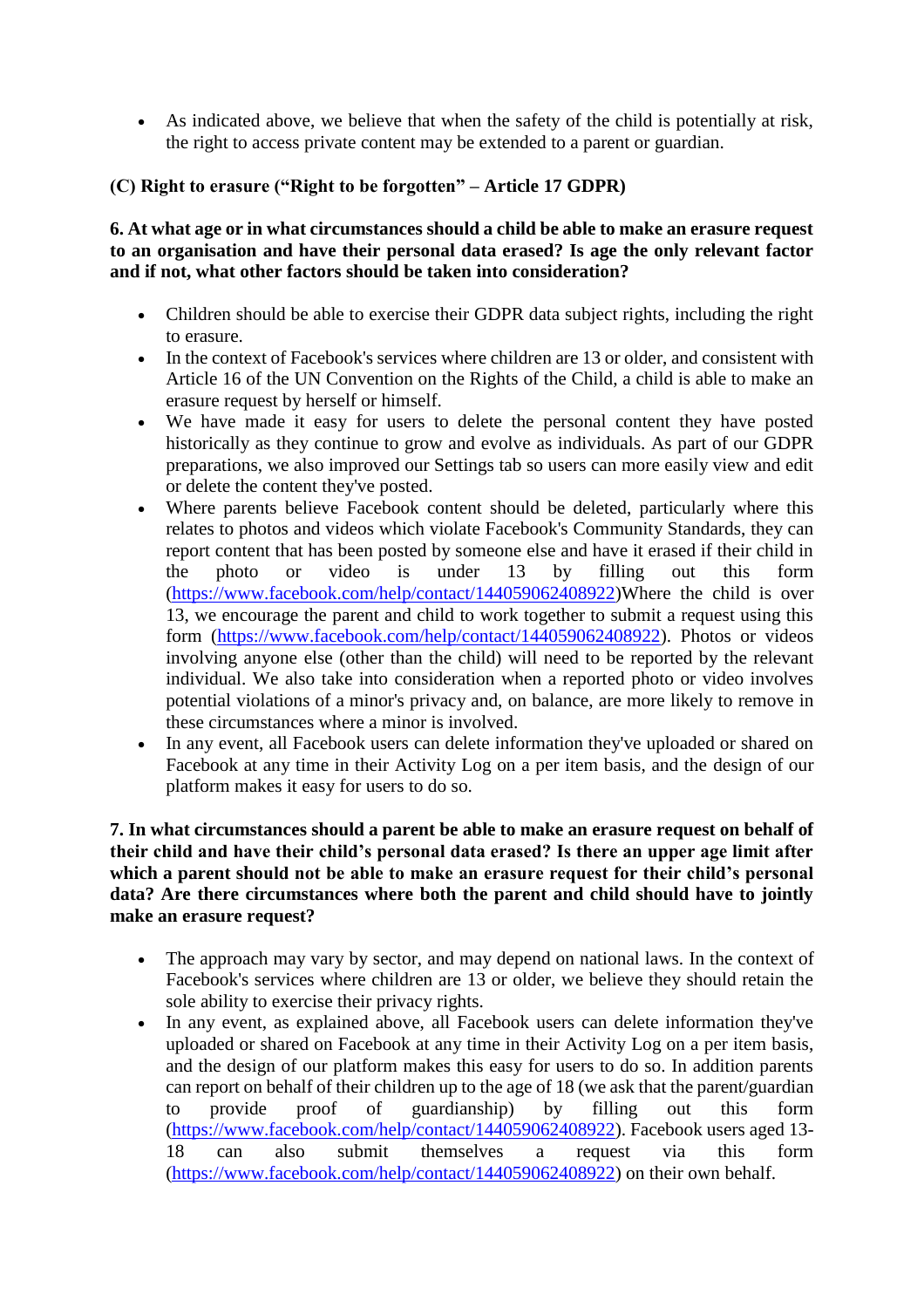- Generally, we do not close or disable accounts of users between 13 and 18 because a parent has requested it.
- Parents or family members may ask us to remove an account if the person is physically or mentally incapacitated. We also work with safety partners who may be able to frame sensitive family situations and for us to provide support to a family in distress.

# **II. Safeguards**

**(A) Age verification (Article 8 GDPR)**

**Question 8. If an online service provider is relying on consent as their legal basis (justification) for processing children's personal data, what methods could/should be used to verify that a child is 16 or over in order that the child is granted access to the online service without the need for parental consent?**

We appreciate the underlying goal of ensuring children only access services when they reach the appropriate age. There are a number of important considerations to resolve in this area, including:

- **Data minimisation:** Verifying a data subject's age could lead to collecting more information than needed for the provision of the services, and also from many people outside of the relevant age bucket of 13-18, which would go against the GDPR principle of data minimisation. Traditional age verification methods involve, for instance, requesting documents from individuals in order to verify their identity (e.g. ID, birth certificate and passport), as well as other information such as credit card numbers and telephone numbers. In the case of many online services, this type of information would not be originally required for the provision of the service.
- **Scope:** Age verification would, theoretically, require every data subject to have her/his age verified before using services that are subject to Article 8 of the GDPR. In other words, using the methods described above, adults also would have to submit proof of age since services wouldn't necessarily-- upon registration-- be able to distinguish between children who are falsifying their age and adults who are reporting their accurate age.
- **Size of the organisations:** Age verification would likely have a strong impact on smaller apps and services that have fewer human and technical resources.
- **Data retention:** It is also unclear for how long companies would need to or be required to retain the additional personal data contained in ID documents.
- **Legal requirements:** The GDPR does not explicitly require controllers and processors to verify the age of data subjects, even where they rely on consent as a legal basis for the processing. Rather, the GDPR requires controllers and processors to make reasonable efforts to verify that parental consent or authorisation have been given.

At Facebook, we require people to provide their birthday upon registration and employ measures to (1) prevent under 13s from signing up for Facebook and (2) detect underage users who were able to sign up.

 When users sign up to our services, they are required to enter their date of birth. If the user provides a date of birth under the age of 13, we do not allow them to sign up. We present them with a general error message rather than an explanation that their date of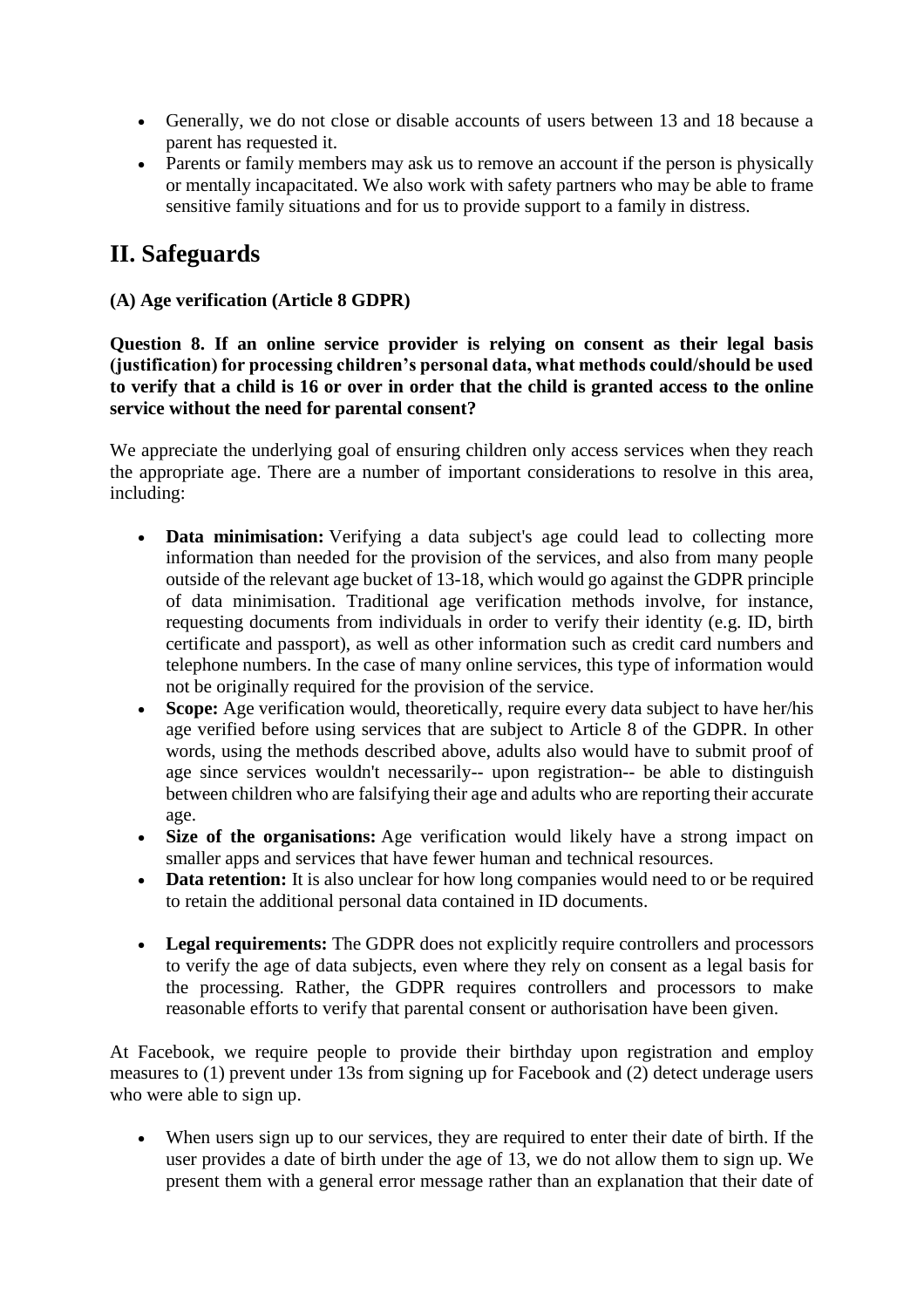birth was the reason for being blocked from registering. This message also directs users to our community support team. This is intended to make it harder for them to circumvent our policy and system.

- We also ask people to report underage accounts, and we provide a specific form for this [\(https://www.facebook.com/help/contact/209046679279097\)](https://www.facebook.com/help/contact/209046679279097), which be populated by both users and non-users of Facebook services.
- We ask our internal reviewers who are reviewing an account for other types of violations to also report whether they believe that the account belongs to someone under age of 13.
- We delete the accounts of children under 13 as soon as we become aware of them: once someone is reported for being underage, they are being "logged out" and will only be able to access their account again when they prove they are 13 or older by submitting an ID.

#### **9. (a) What methods could/should online service providers use to ensure that the person providing consent in these circumstances is actually the holder of parental responsibility over the child?**

- We recognise the need for a multi-stakeholder discussion in relation to this point. We welcome initiatives of DPAs, such as this consultation, to prompt this discussion.
- It is very difficult for companies to determine who is the legal holder of parental responsibility and when they can exercise their parental authority vis-a-vis their children in the data protection context. This is why Article 8 of the GDPR calls for data controllers to use "reasonable efforts" to verify that consent is given or authorised by the holder of parental responsibility over the child.
- First, legal provisions around the exercise of parental responsibility vary across EU member states — for example, some member states would require both parents to authorise their child's consent, whereas in other member states only one parent would need to authorise consent. Second, it would not be practical for companies to collect or authenticate legal documents confirming which individuals are, in fact, holders of parental responsibility for a specific child.
- As one option, organisations could ask the person providing consent or authorisation on behalf of the child to confirm whether they have parental responsibility by answering "Yes"/"No" to the question "Do you have parental responsibility?". While a lightweight action, at a minimum this could help bring awareness to the issue and provide some friction to ensure the true holder of parental responsibility authorises consent.
- At Facebook, we have designed a GDPR-compliant consent process for teens and parents that is easy and streamlined, and which discourages misuse. We give children the opportunity to consent to two different things: (1) seeing ads based on data from partners and (2) including religious and political views or "interested in" on their profiles. If children consent to either or both of these, they must ask their parents to authorise their consent.
	- o If the parent/guardian are Facebook users, we will be able to identify them via the Facebook service. We will show them a blocking notification asking whether they are the child's parent/guardian. Children can only change the name of their parent/guardian in the platform if Facebook already sent an authorisation request to the original parent/guardian and she has not responded. Children are not allowed to designate a difference Facebook user as parent/guardian in case the original parent/guardian declined the authorisation.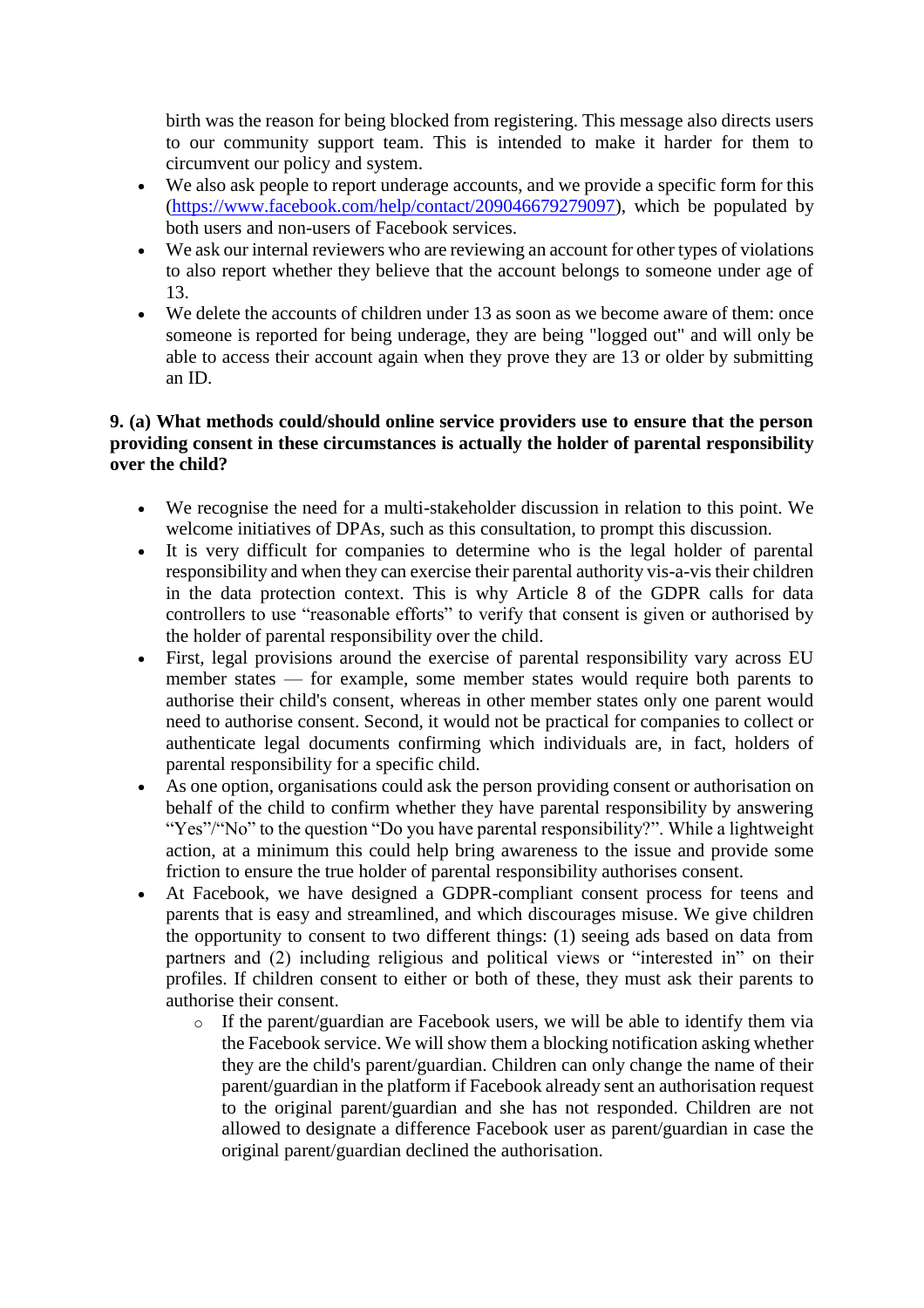o If the parent/guardian is not on Facebook, children will be able to provide their parent/guardian's email address. We will send them an email asking them to confirm whether they are the child's parent/guardian. We will also ask them to review their child's data choices and decline or approve their selection.

#### **9. (b) What constitutes a "reasonable effort" made by organisations to verify such consent is being given by a person who is actually the holder of parental responsibility over the child? How should "reasonable efforts" be measured in this regard?**

 What constitutes a "reasonable effort" will vary on the basis of the service provided and the type of data processing that the consent is meant to authorise. As noted above, multistakeholder discussions around this issue are an essential next step to make sure that industry and regulators are aligned.

#### **10. Prior to 25 May 2018, there was no law setting the age of digital consent in Ireland, but many online service providers required users to be at least 13. If an online service provider now is aware that an existing user of their service is under 16, should the user be locked out of the service until they reach 16?**

- Information society services have long been an essential part of children's lives and help children, for instance, to (1) express themselves, (2) obtain support which otherwise they wouldn't have obtained at home or school, (3) connect with friends and communities, (4) develop social and political engagement skills, (5) obtain education and information. There are numerous examples of children who have excelled, obtained support, or raised issues via the Internet which otherwise wouldn't have happened, such as recent youth activism on climate change.
- In terms of GDPR requirements, it's important to recall that Article 8 concerns processing children's data where that processing is based on consent— therefore, unless a service only relies on consent as a legal basis for the entirety of its processing, there should be no legal barrier to allowing under 16s to continue using that service.
- The UK Information Commissioners' Office has clearly recognised the plurality of legal bases available to process children's data in their Children and GDPR guidance [\(https://ico.org.uk/media/for-organisations/guide-to-the-general-data-protection](https://ico.org.uk/media/for-organisations/guide-to-the-general-data-protection-regulation-gdpr/children-and-the-gdpr-1-0.pdf)[regulation-gdpr/children-and-the-gdpr-1-0.pdf\)](https://ico.org.uk/media/for-organisations/guide-to-the-general-data-protection-regulation-gdpr/children-and-the-gdpr-1-0.pdf).
- Regardless of the legal basis relied upon, controllers and processors have a legal and ethical responsibility to protect children using their online services. As part of Facebook's approach to GDPR compliance, children in certain countries aged 13-15 (where the age of digital consent is set at 14, 15 or 16) are not be able to use the most personalised version of Facebook unless their parent or guardian has authorised their consent. We believe that adopting protective measures is a way to enable children to benefit from the use of information society services in a safe manner, without having to adopt extreme measures such as blocking or excluding them from these services until they reach age 16.
	- o This less-personalised version of Facebook limits profile field options to hometown, school and gender only— there is no option to add religious views, political views, or "interested in."
	- o It also prevents Facebook from using information from partners (third parties) to show ads to children.
	- o In this version, children will only see ads based on the categories of age, gender and location. We don't use targeting interests or categories to personalise ads for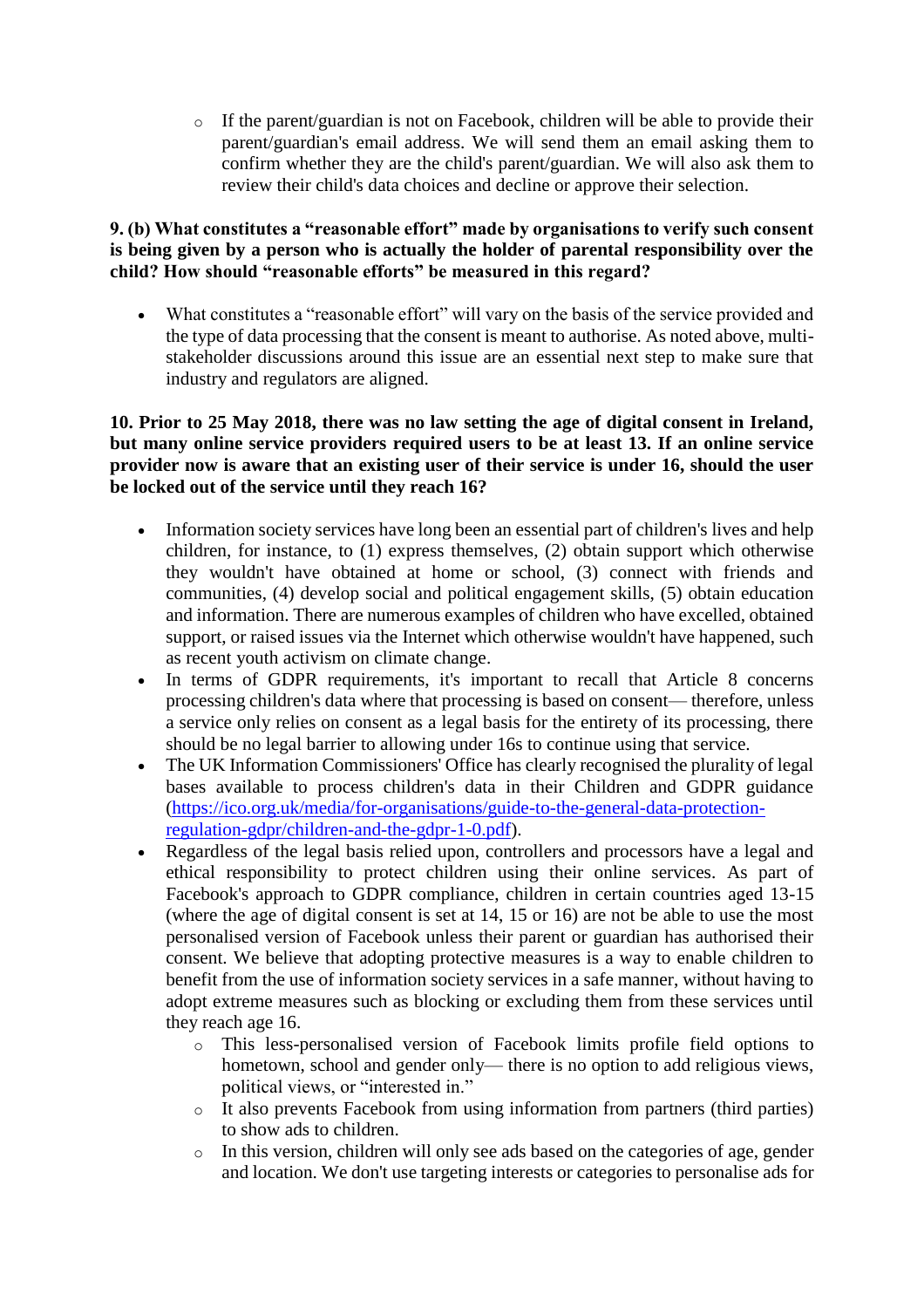these children. In addition, when advertisers create ads in our system, the default minimum age to select is set at 18, so an advertiser would have to explicitly choose to target users between 13-17.

- o Children are only able to switch to a more personalised experience with permission from a parent or guardian.
- o The facial recognition feature is not available to users under age 18.

## **(B) Online service providers and different national ages of digital consent in the EU (Article 8 GDPR)**

### **11. How should such online service providers ensure they comply with different ages of digital consent in different Member States?**

- Whenever organisations rely on consent for the processing of children's personal data, there are technological measures they can take to comply with the various age of consent requirements set out in national laws of EU Member States.
- At Facebook, we apply different age thresholds on a territorial basis across the EU.

# **III. Profiling and marketing activities concerning children (Articles 21-22 GDPR)**

**12. In the case of marketing to a child, what factors should be taken into consideration when balancing an organisation's own legitimate interests in conducting direct marketing and the interests and rights of a child who is being marketed to?**

- The GDPR allows organisations to undertake direct marketing (Article 21(2)), as long as "the data subject shall have the right to object at any time to processing of personal data concerning him or her for [direct] marketing, which includes profiling to the extent that it is related to such direct marketing."
- Companies should make it easy and simple for children to exercise their right to object to direct marketing.
- The majority of Facebook's advertising does not constitute direct marketing, but we provide ways for users of all ages— including a special form for minors— to exercise their right to object.
	- o If a user wishes to stop receiving emails or other communications from Facebook, she can change her preferences in her Notifications settings: <https://www.facebook.com/settings?tab=notifications>
	- o A user may also use our objection form, found here: [https://www.facebook.com/help/contact/367438723733209.](https://www.facebook.com/help/contact/367438723733209) Our objection form will automatically show a version that's suited for minors if you are logged in and your age on Facebook is lower than 18. If you are logged out, you can select the version for minors.

**13. Should organisations be prohibited from profiling children for marketing purposes? If so, should this be age-dependent or dependent on other factors? If so, what are these other factors?**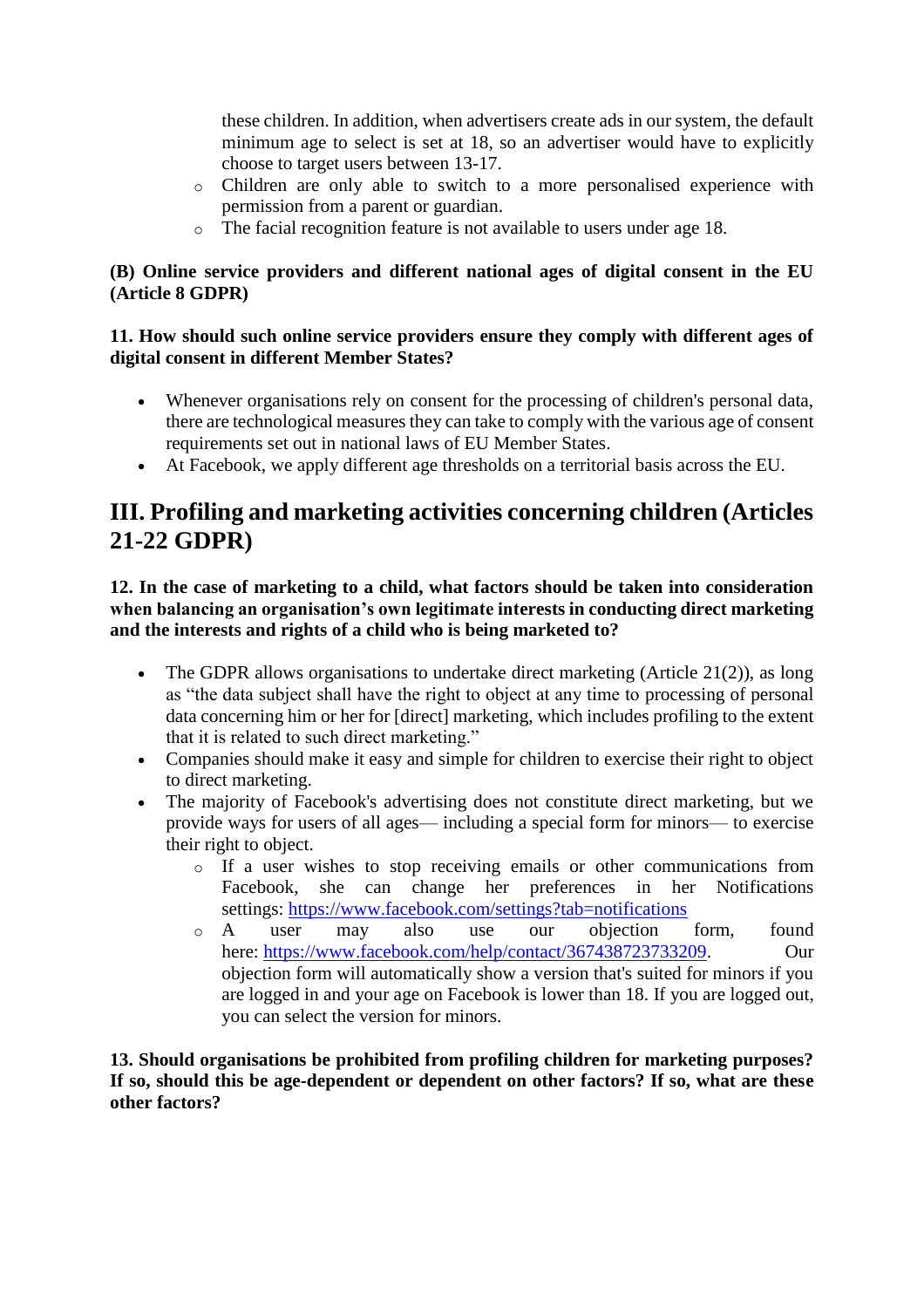- The GDPR allows profiling to be undertaken, subject to the same fundamental protections applicable to all data processing under the GDPR as laid out in Articles 5 and 6, including transparency, data minimisation, and using an appropriate legal basis.
- At Facebook, we implement a series of measures to protect children in the context of advertising. For instance, we only allow third party data from Facebook partners, like advertisers, to be used to personalise advertisements when the children or the holder of parental responsibility has authorised the child's consent where the child is under the applicable age of digital consent. We also have strict advertising policies [\(https://www.facebook.com/policies/ads/\)](https://www.facebook.com/policies/ads/), particularly around regulated goods: we do not show ads related to alcohol, health supplements, tobacco and other topics such as gambling, dating, subscription services, and more to people under 18. Every advert is reviewed before it is shown. When advertisers create ads in our system, the default minimum age to select is set at 18, so an advertiser would have to explicitly choose to target users between 13-17.
- We hear and understand concerns about ensuring advertising is appropriate for children. We recognise the importance of continuing to work with industry and regulators to determine how to better safeguard children's interests and provide specific protections to them in the context of marketing, and we are ready to engage in these important discussions.

# **IV. Data protection by design and by default (Article 25 GDPR)**

#### **14. What measures should organisations take to incorporate the principles of data protection by design and by default into the services and products that they offer to children?**

- Privacy-protective default settings are a key way to provide special protections to children's personal data and children's safety online. Organisations should incorporate the principles of data protection by design and by default at early stages of the development their products and services, in particular when these are offered to children. Key considerations include whether children might need simpler explanations to understand their own choices, and how to apply data minimisation in relation to the collection of children's data.
- As mentioned previously, at Facebook we have applied by default settings to children's accounts designed to keep them safe (see below for more details). For example, children are not permitted to make 'public' posts without going through an education. Facial recognition feature is not made available for under 18.
- We look forward to further debate between industry, civil society and regulators, as well as regulatory guidance, on other measures that could be applied to incorporate the principles by design and by default to online services offered to children.

**15. Do you think products/services that are used by or offered to children should have built-in default privacy settings that vary according to the age and evolving capacities of a child? For example, should there be stricter privacy settings for younger children? How should these variations in the privacy settings be given effect?**

 Built in default privacy settings should be available in particular to children. For example; at Facebook: